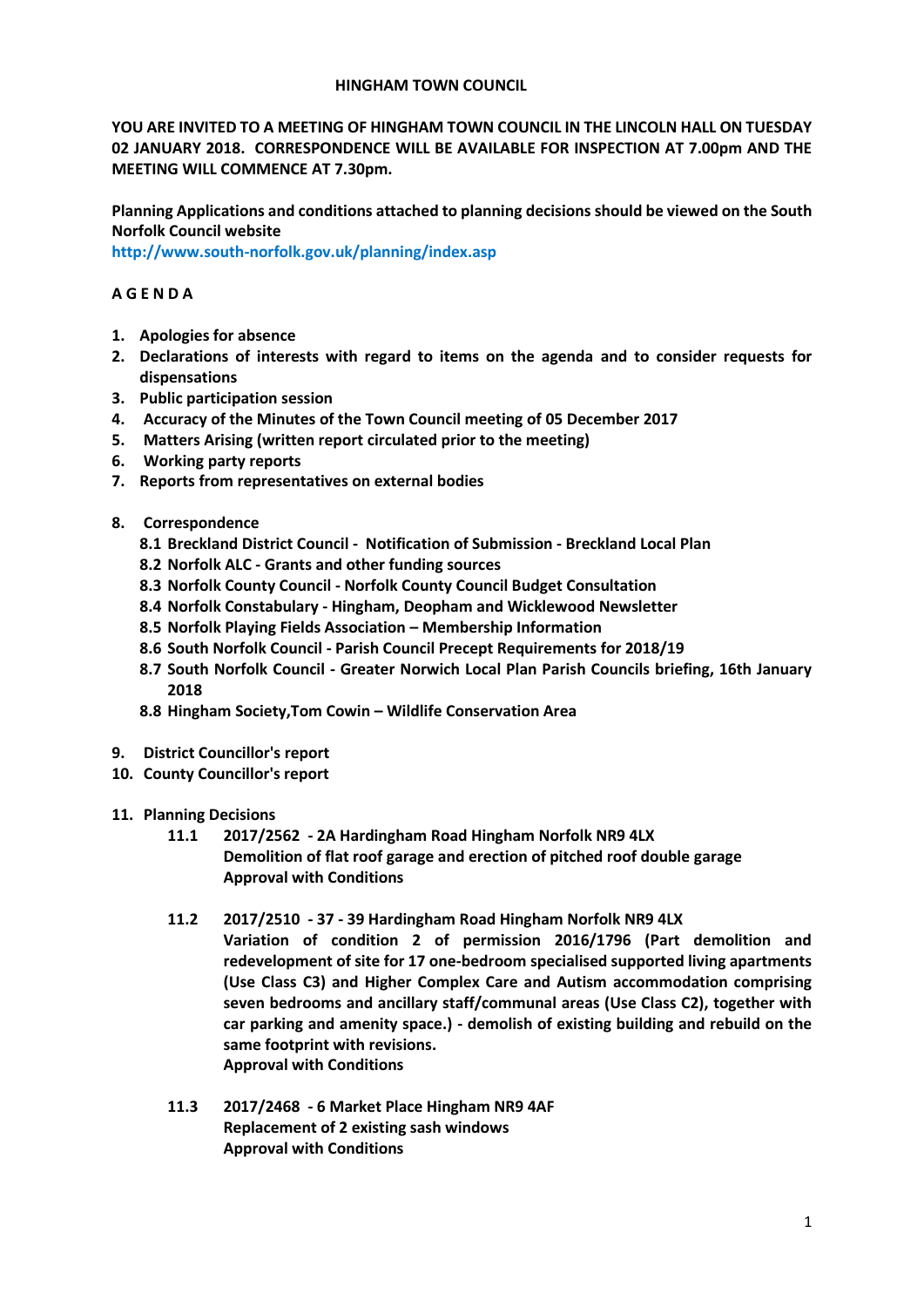**11.4 2017/2175 & 2017/2174 - Pearces Farm Seamere Road Hingham NR9 4LP Use of barn as ancillary to main dwelling, repairs and alterations to barn and erection of new garden wall. Inclusion of surrounding land within residential curtilage (retrospective). Approval with Conditions**

# **12. Planning Applications**

## **(as notified by SNC for consultation)**

**12.1 2017/2821 - 2 Frost Row Bungalow Watton Road Hingham Norfolk NR9 4NW Erection of single storey extension to bungalow** 

*(Applications for information, where Town Council is not consulted for comment)*

- **12.2 2017/2830 - The Cottage 2 Dereham Road Hingham Norfolk NR9 4HU 2 x Holly - fell**
- **12.3 2017/2770 - Land South Of Norwich Road Hingham Norfolk Discharge of conditions 3 and 23 of planning permission 2014/2322/F - (3) management and maintenance of streets (23) Fire Hydrant positions**

### **FINANCE**

- **13. To agree the 2018/19 budget**
- **14. To agree the Parish Precept 2018/19**
- **15. Accounts for Payment**

| ACCOUNTS FOR PAYMENT 02 JANUARY 2018 |                              |                                    |
|--------------------------------------|------------------------------|------------------------------------|
| <b>TOTAL</b>                         | <b>PAYEE</b>                 | <b>DETAILS</b>                     |
| £736.18                              | <b>D RAMM</b>                | wages 4 wks (726.18)               |
|                                      |                              | toilet cleaning products (10.00)   |
| £719.64                              | A DOE                        | Wages (694.64)                     |
|                                      |                              | REFRESHMENTS CHRISTMAS AIR (25.00) |
| £219.00                              | LINCOLN SOCIAL CENTRE        | <b>HALL HIRE</b>                   |
| £294.19                              | K AND M LIGHTING SERVICES    | <b>CONTRACT</b>                    |
| £605.63                              | <b>EON</b>                   |                                    |
| £13.32                               | <b>ANGLIAN WATER</b>         |                                    |
| £470.28                              | <b>HMRC</b>                  |                                    |
| £50.00                               | <b>HOCKHAM PLAYING FIELD</b> | <b>STALL HIRE</b>                  |
| £101.38                              | <b>G MALTBY</b>              | WINE FOR BAR AT FAIR               |
| £224.92                              | <b>G FARMER</b>              | ALCOHOL/HOT CHOC ETC BAR AT FAIR   |
| £3,434.54                            | <b>TOTAL</b>                 |                                    |
|                                      |                              |                                    |

Alison Doe - Town Clerk **27 December 2017**

**Any planning applications and correspondence received after the publication of this notice may also be discussed.**